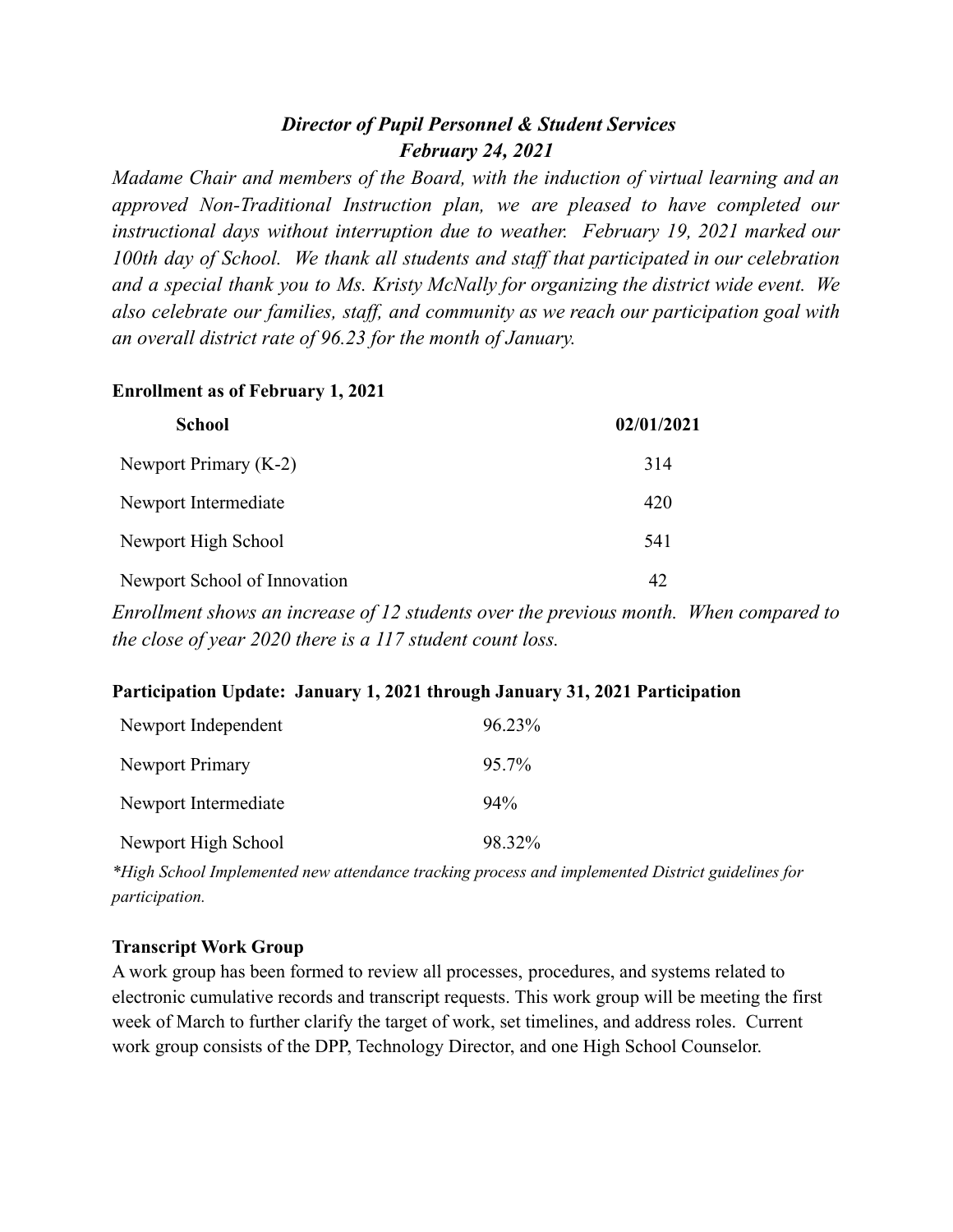### **Healthy at School and Work**

Given the updated guidance from the Department of Education and CDC, our team has met and updated the District Reopening Plan. Most notable is our updated Covid Decision Tree and we appreciate the dedicated work of our school nurses in making this possible. See Attached: Newport Decision Tree

Calendar Amendment 2020-2021- See Attached: DPP Memo February 8, 2021

School Calendar Committee - See Attached: DPP Memo February 19, 2021

## *Student Services Report*

#### **Newport Primary School**

**Family Resource Center (January 12 - February 16, 2021) Ms. Molly Wesley**

- ❏ **Home Visits (30 total)**: 7 (attendance), 6 (deliver classroom materials), 3 (deliver headphones), 1 (pickup iPad), 1 (deliver charging cord), 6 (deliver bornlearning materials), 1 (pickup donation), 1 (special education signature), 2 (Boys and Girls Club technology support), 2 (clothing delivery)
- ❏ **Cabinet for Health and Family Services:** contact regarding 4 students and current investigation
- ❏ **Attendance contacts** -27
- ❏ **Sweet Cheeks diapers:** 50 orders for infants associated with Newport Primary School
- ❏ **Stock the Kitchen** open 1/14/21, 1/28/21, and 2/4/21 Molly arranged to have a volunteer to speak Spanish to families
- ❏ **3 new student internet referrals** were made to Ciincinnati Bell/United Way
- ❏ **Wildcat University referral**
- ❏ **Incentive for a student whose participation declined** (art kit earned by Lexia minutes)
- ❏ **Save the Children grant** ordered materials to create 68 stress kits for parents
- ❏ **Donations since last report**: \$200 from a community member, 3 boxes of books from Brighton Center (for use in Little Library), appliances/personalcare/clothing donation from Newport Police (recovered stolen items), and 200+ coats from Newport Fire Department
- ❏ **Professional contacts and community collaboration since last report:** Contact with Boys & Girls Club and Scholar House regarding internet/technology, submitted letter of support for McKinney-Vento renewal grant, Children's Home of Northern Kentucky case manager working with NPS student, Cabinet for Health  $&$  Family Services investigation regarding 4 students, Lunch Buddy meetings with 2 students/mentors every Wednesday at 8:30am, January 12 Zoom meeting with NorthKey, Keturah Street Church of God provided lunch on January 13, Trauma Team call on January 14 at 10:00am and February 11 at 10:00am, KPMG to drop off books for teachers participating in the Read Aloud, COVID vaccinations on January 23 and February 13 (thank you!), Hart and Cru collaboration (virtual meeting on January 26 at 3:00pm) to provide fresh food for Stock the Kitchen, KPMG virtual read alouds (February 5 - Mrs. Carr's K class; February 8 - Ms. Giglio's 1st grade, February 9 - Mrs. Powell's 2nd grade), Family Nurturing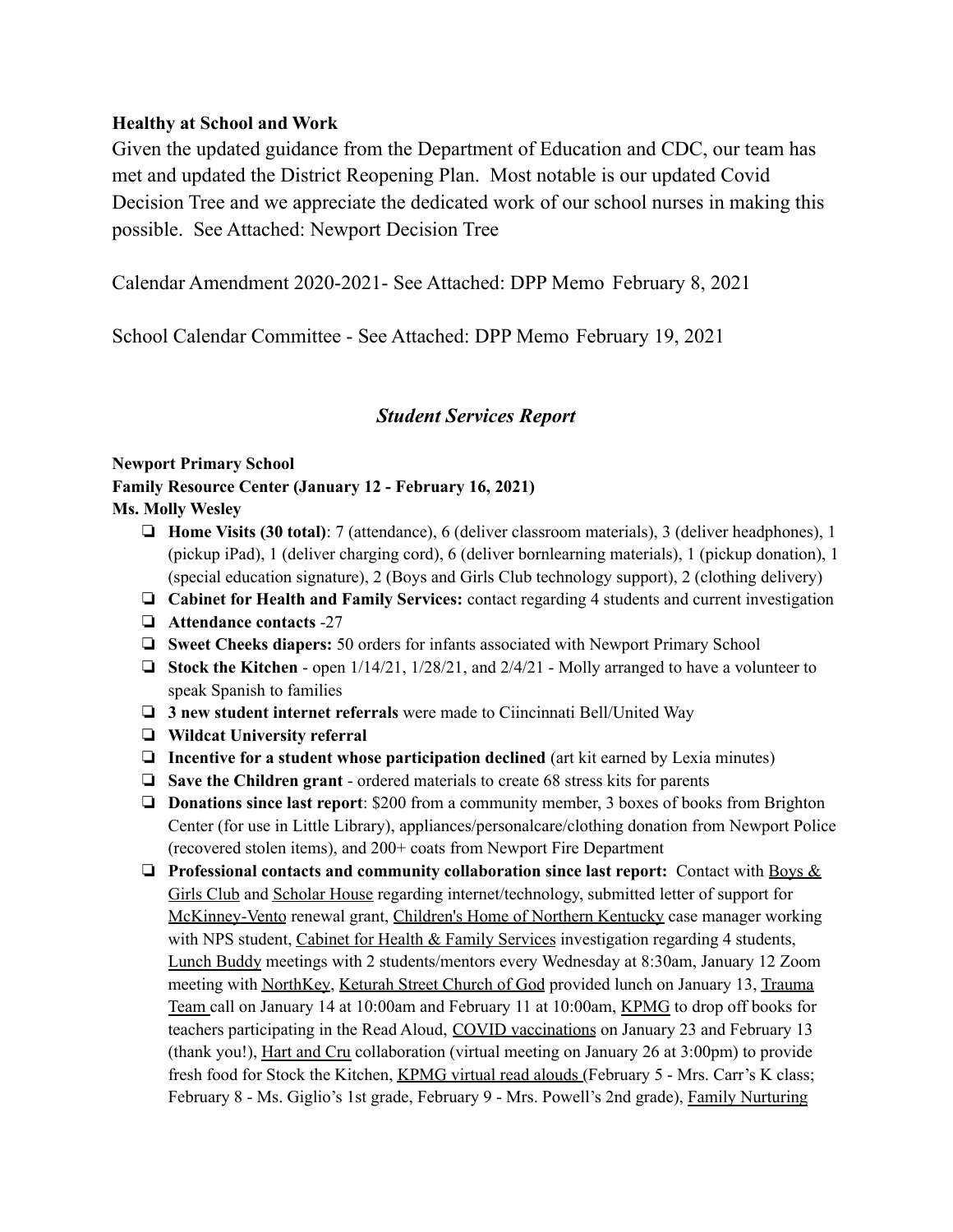Center Kids on the Block puppet show (February 9 - Mr. Campbell's 2nd grade, Ms. Schneider's 1st grade, Ms. Wells' 1st grade, Ms. Barbour's 2nd grade, February 11 - Mrs. Lynch and Mrs. Collins' K classes)

- ❏ **Facebook posts:** Virtual Wildcat University, Adult Skill Building Activity (Resumes and Interview skills), Center for Employment Training graduation celebration of a Newport student's parent, School crossing guard job posting, Imagination Library, Kentucky Career Center Job Search Success, Announcement about return to Virtual Learning, Gracepointe Community Church flier about food/coat/clothing event, Virtual FitKids, Stock the Kitchen, bornlearning Academy, Parent Support Group (PSG), Girl Scouts, Brighton Center's Mardi Gras for Homeless Children event, KPMG Read Aloud, USDA Free Grocery Giveaway, 100th Day of School contest, Kids on the Block puppet show
- ❏ **School contacts and collaborations since last report:** supervision with Bachelor of Social Work student and Kristy McNally every Wednesday at 10:00 am, January 19 - Student Support Meeting at 9:30am, January 26 - Parent Support Group (Zoom at 5:30pm - 5 participants), January 27 - Student Intervention Team meeting at 2:00pm, January 27 - bornlearning Academy (Google Meet at 5:30 - 2 real-time participants, 2 participated later and sent photos and survey, and 2 participated and sent survey), January 29 - Student Support Team meeting about attendance at 10:00am, January 29 - Brighton Center Retirement Drive through event for Tammy Weidinger at 1:30pm, February 3 - 100th Day of School contest planning at 1:00pm, February 3 - Gracepointe Community Church event (food, coat and clothing giveaway), February 5 - 7:50am virtual meeting regarding a student

# **Newport Intermediate School**

#### **Family Resource Center**

### **Ms. Marshelle Watkins-Blackwell**

- ❏ Monthly report
- ❏ Sweet Cheeks- Family Resource Center Coordinator (FRC) is currently providing assistance to 16 families with diapers, pull ups and wipes for their children.
- ❏ Home Visits- Family Resource Center Coordinator has conducted home visits. Home visit were made for a variety of reasons such as unreachable parent or guardian and attendance.
- ❏ Power Packs- Family Resource Center Coordinator has distributed Power Pack during Stock the Kitchen and Sweet Cheek diaper pickup to support Newport Schools students of extra food support. Family Resource Center Coordinator submitted monthly report to Free Store food bank. NIS is supporting 57 students with Power Packs.
- ❏ Stock the Kitchen- Family Resource Center Coordinator supplied food for families.
- ❏ United Way- Family Resource Center Coordinator has continued to partner with the United Way to assist NIS students with free internet service and to eliminate errors which prevented service.
- ❏ Staff Professional Development- Family Resource Center Coordinator completed Kentucky Youth Advocate Conference, FRYSC trainings, Trauma Informed Care, Learning Call and Second steps trainings.
- ❏ School Supplies Family Resource Center Coordinator supplied 50 notebooks NIS students with school supplies for supply wagon.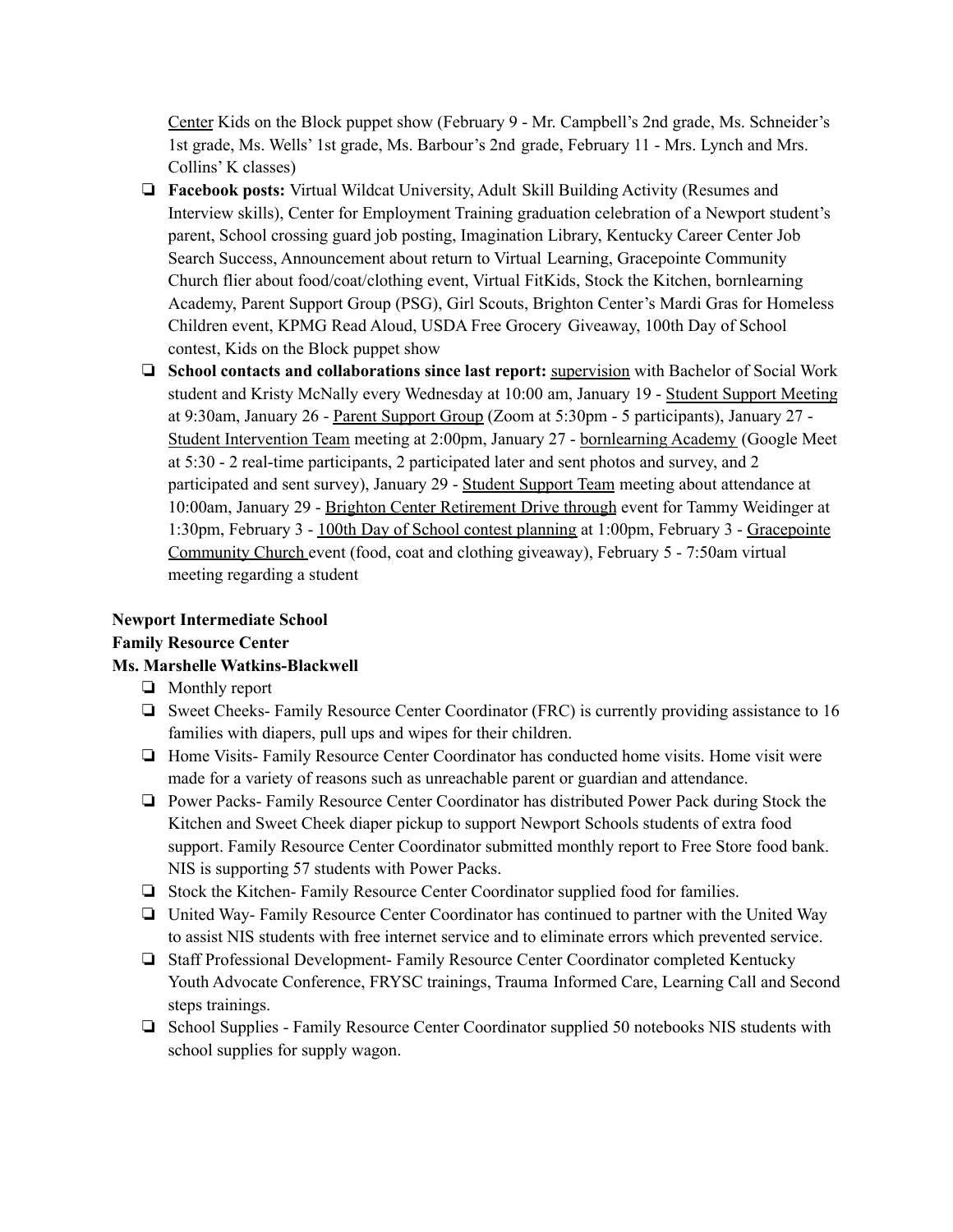- ❏ Communications- Family Resource Center Coordinator contacted NIS families to provide supports. Family Resource Center Coordinator answered incoming calls, as families requested daily updates on internet service.
- ❏ Attendance Supports: Home visits and parent calls to support increased attendance and student participation
- ❏ Calls to families to pick up Sweet Cheeks diaper donation
- ❏ Calls to NIS families for ESS student enrollment
- ❏ Calls to NIS families for mentoring matches (NAMP recruitment)
- ❏ Community Partnerships- Family Resource Center Coordinator hosted virtual meetings with the following community partners: Big Brothers and Big Sisters program. Big Smiles, NAMP
- ❏ NIS Coordinator attended a mentoring NAMP meeting.
- ❏ Helped host and presented at NAMP Training.
- ❏ Research resources for NIS mentors (NAMP Supports)
- ❏ Collaborated with Ms. Donna Watts and planned NAMP kickoff event for Newport Schools student and community mentors
- ❏ Budget- Budget amendment to reflect new salary of FRC coordinator, approved by Advisory Council and Mrs. Stewart.
- ❏ Community Supports Updates- Boys and Girls supports 32 Newport schools famies16 NIS students
- ❏ Advisory Council Meeting- Family Resource Center Coordinator hosted an Advisory Meeting on January 19th
- ❏ Care Closet- Family Resource Center Coordinator supported NIS students in need families of baby and toddler clothing.
- ❏ State Benefits Support- State medical benefits expansion for foster youth and unaccompanied
- ❏ Event Planning- Born Learning, PBIS Store, Family Event (Summer Program) NAMP Kickoff Event
- ❏ FRC wrote a MV Grant letter of support
- ❏ 3- DCBS family supports meeting

#### **Newport High School**

#### **Youth Services Center (January 12 - February 19, 2021)**

#### **Donna L. Watts**

- ❏ Home Visits (15 total): 4 (attendance), 2 (school supply delivery), 2 (pickup donation), 1 (home school signature), 2 (clothing delivery), 3 (food and household items delivery),
- ❏ 2 (NAMP and Upward Bound Application delivery)
- ❏ Cabinet for Health and Family Services: contact regarding 2 students and current investigation
- ❏ Attendance contacts -31
- ❏ Sweet Cheeks diapers: 2 orders
- ❏ 3 new student internet referrals were made to Cincinnati Bell/United Way (total 112 families)
- ❏ Made Snack packs for the following sports teams: Boys Basketball, Girls Basketball, Wrestling and Cheerleading – waiting on Bowling, Archery and Academic Team rosters
- ❏ Volunteered at Stock the Kitchen
- □ Volunteered at Grace Fellowship Church passing out Winter Apparel and Food Jan  $27<sup>th</sup>$
- ❏ Attended Student Support Staff Monthly meeting with Jenny Stewart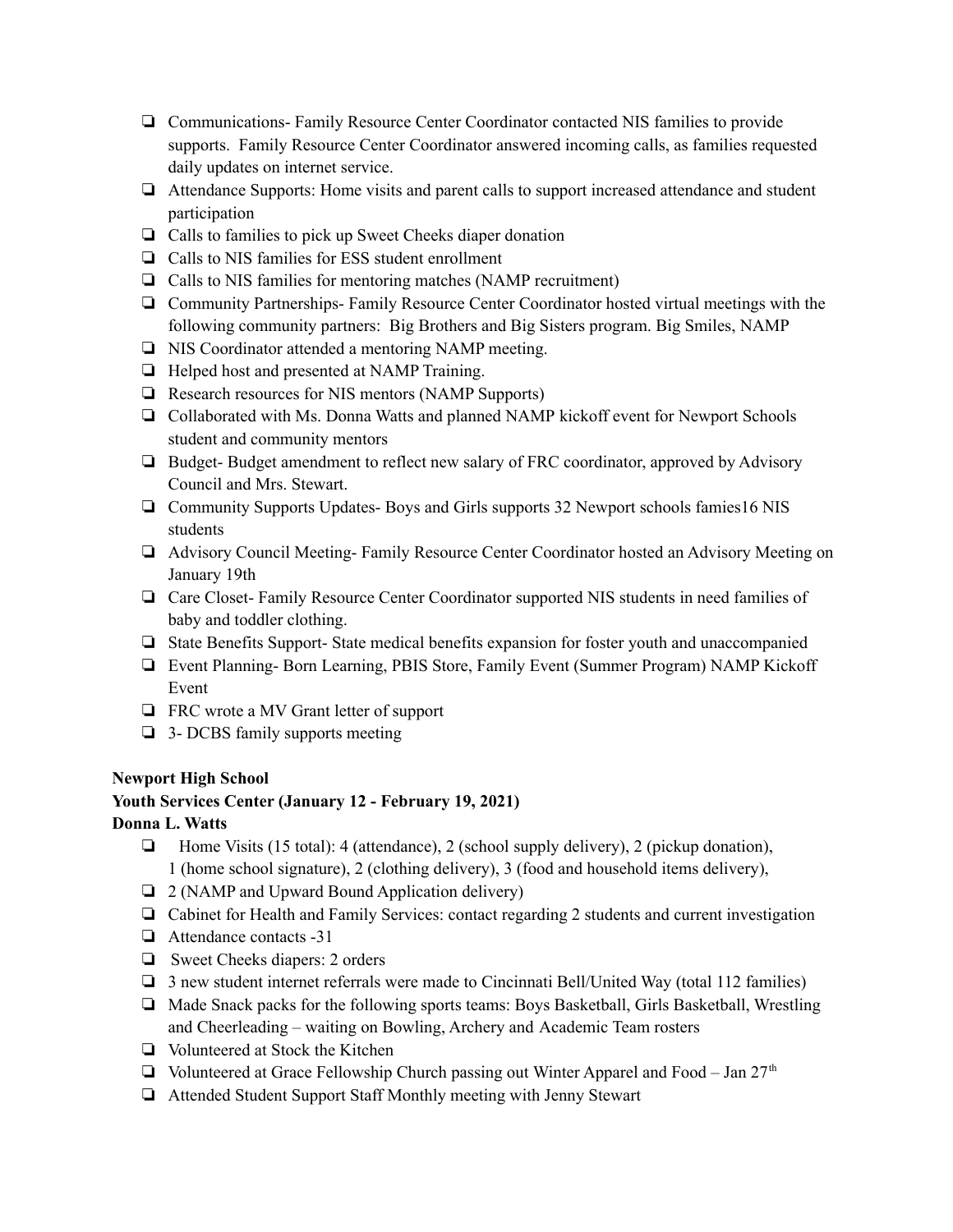- ❏ Attended Faculty Weekly meetings
- $\Box$  Attended Newport District Truancy meeting Jan 26<sup>th</sup>
- □ Attended Student Support Staff meeting with NHS Counselor Kia Gearding Jan 22<sup>nd</sup>
- □ Attended 21<sup>st</sup> Century and Brighton Center Talking with Teen Zoom sessions via Zoom
- $\Box$  Attended Budget meeting with Lisa Hightchew Jan 28<sup>th</sup>
- □ Attended NSTEP Planning meeting for 100 Days of School Celebration Jan 29<sup>th</sup>
- ❏ Viewed NHS Play *Play "All I Need to Know I Learned in Kindergarten"* Jan 29 th
- ❏ **Donations since last report:** Crayons to Computes \$628.70 worth supplies, L'Oreal USA– 6 boxes of hair conditioner (50 per box), Brighton Center  $-25$  coats to YSC clothes closet
- ❏ **Professional contacts and community collaboration** since last report: NAMP (Newport Alumni Mentoring Program) Board Meeting with Mentoring Plus Jan 20<sup>th</sup>, NAMP-Mentor training of 22 new potential mentors - Jan 21<sup>st,</sup> Safety Net Alliance Community Meetings: Jan 13<sup>th</sup>, Feb 17 Workforce Innovation – Paid Internships and Youth Intern Programs – Jan 19, Feb · Regional Network Training Jan 12<sup>th</sup>, Feb 9<sup>th,</sup> FRYSC Region 4 Advisory Council meetings Jan 14<sup>th</sup>, Feb 11, FRYSC meeting at Simon Kenton High School – to deliver supplies to River City FRYSC Coordinators - Jan 22<sup>,</sup> FRYSC Region 4 Early Warning Tool Training - Feb 18<sup>,</sup> Drug Free Alliance Meeting Jan 13<sup>th</sup>, Feb 10, No. KY OKI meeting about Aviation and Maintenance Career courses offered at Cincinnati State Technical College – Jan 28, KDE Teaching Black History and Culture Training – Jan 18, NKCES Children Impacted by Opioids Grant Meeting Feb 9, Gateway Community College – Black History Month Celebration featuring Odell Bizzell -Feb 12, Northern Kentucky University – Black History Month Celebration featuring Dr. Angela Davis Feb 16, Bowles Center for Diversity Outreach Training for high school males – Feb 19,
- ❏ **YSC Sponsored or Co-Sponsored events:** YSC Advisory Council Meeting 2 students, 4 parents, 4 community partners, 2 Newport School District Staff, Upward Bound – (14 students) Jan 19<sup>th</sup>, Jan 25<sup>th</sup>, Feb 2<sup>nd</sup>, Feb 10<sup>th</sup>, Feb 13, NAMP, Diversity Male Workshop planning meeting – Feb 2, Diversity Male Workshops meets every Wednesday via Zoom Jan 13<sup>th</sup>, Jan 20<sup>th</sup>, Jan 27<sup>th</sup>, Feb  $3<sup>rd</sup>$ , Feb  $10<sup>th</sup>$ , Feb  $17<sup>th</sup>$ ,  $12:30p-1:00$  middle school,  $1:30p-2:00p$  high school, Young Life Group Move Night and Meeting – 34 students at Movement Church – Feb 4, and  $7<sup>th</sup>$  and  $8<sup>th</sup>$ Grade Valentine Care Package – donated supplies and candy
- ❏ **Facebook posts:** 28 famous African Americans and their contributions to the World, NAMP Mentoring Recruitment Flyer, School Based Health Center hours, Brighton Center Inc. Workshops for Teens and Parents, 21<sup>st</sup> Century and Youth Leadership Development trainings and meetings at Brighton Center, Young Life Group meeting, Center for Employment Training graduation celebration of a Newport student's parent, School crossing guard job posting, Coney Island Hiring Flyer, Kentucky Career Center Job Search Success, Announcement about return to Virtual Learning, Grace Pointe Community Church flier about food/coat/clothing event, Stock the Kitchen, bornlearning Academy, Parent Support Group (PSG), 100th Day of School contest, NHS *Play "All I Need to Know I Learned in Kindergarten"* Announcement, ASALH Virtual Black History Month Festival, NHS 7<sup>th</sup> and 8<sup>th</sup> Grade Valentines Care Package Updates, Team KY Rent, Utilities and Home Eviction Relief funds, FRYSC Week Celebration
- $\Box$  Letters and emails sent to students and/or their parents/guardians
- ❏ Advisory Council meetings, Diversity Male Workshop, Upward Bound recruitment, NAMP recruitment and Applications, Mentoring Plus Applications, CAC Financial Help during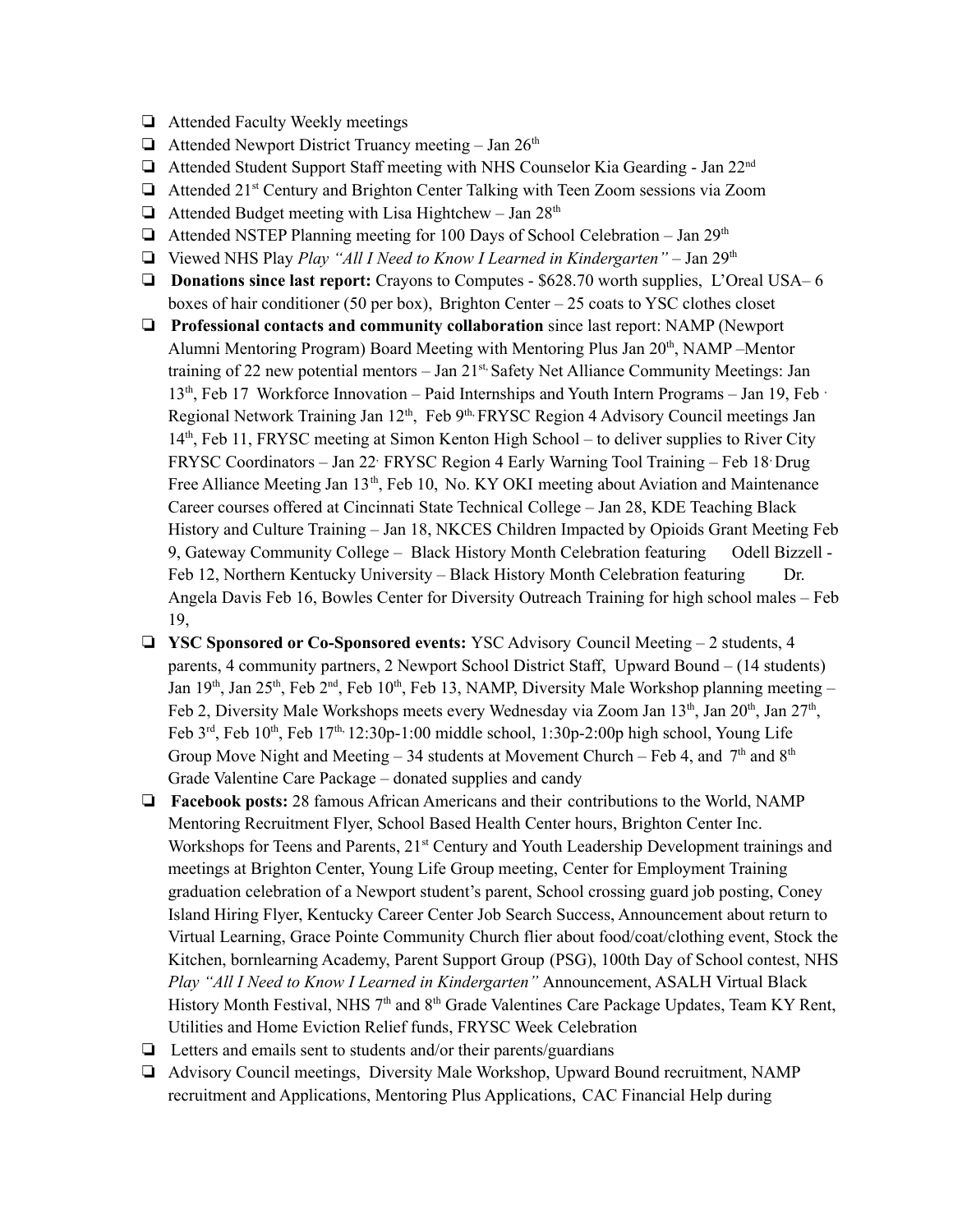COVID-19, Commissioner's Students Advisory Council Application link, 100 Day of School Challenge, Coney Island Hiring Flyer, Accepted to College/University/Military or Promotion on Job, Student of Week, Automotive & Aviation Programs at Cincinnati State and Technical College, Health Point Family Care Vaccines appointment phone number, Gateway Community College Black History Month Celebrations, Northern Kentucky University Black History Month Celebrations, 21<sup>st</sup> Century After School Tutoring hours, Calming Strategies for Adults, Coping Strategies for Students, Home Eviction Relief, Rent and Utilities Funding Sources, Legal Aid of Bluegrass FREE legal help for students, FRYSC COVID-19 Response Report

#### **21st Century Ms. Kim Mullins- Ward**

- ❏ NPS- 112 students have participated in virtual programming this school year. An average of 14 NPS students are participating in activities after school daily. 21C staff continue to deliver kits (STEM, Nature Club, Art, Bookworms) to students to complete. We are working closely with ESS to recruit students to participate in academic support in both reading and math afterschool. Letters, all calls and social media are being used to recruit students. Two new live programs started in the month of January including an 8-week STEM Girl Scout course and Fitkids, a weekly health and nutrition program.
- ❏ NIS- 241 students have participated in virtual programming this school year. An average of 28 NIS students are participating in activities after school daily. Current programming offerings are Beginning Band, LabRats Science Club, Book Busters, Ghostly Tales Book Club, Art Club with Mr Chad, Diversity Wildcats, Youth Leadership Development, and Confidence Builders. 21C has partnered with the ESS program to offer academic support during afterschool programming.
- □ 21<sup>st</sup> Century is partnering with the Chris Collinsworth Proscan program to offer chess to our 3<sup>rd</sup> -6<sup>th</sup> grade students virtually. The program will provide a chess instructor weekly using the online platform Chesskids.com. Students will learn the art of chess and will be able to virtually compete with other students online. Programing will begin the by the end of February.
- □ 21<sup>st</sup> Century will partner with the Brighton Center for two additional adult skill building activities. Our second Talking with Teens event will be held virtually on March 3<sup>rd</sup> from 5- 6 pm. A public health professional and a panel of Newport teens will discuss the effects of the pandemic. Our fourth virtual adult skill building activity, held on March 10<sup>th</sup>, will discuss Supporting Youth and Trauma Informed Care. Parents and staff are encouraged to register at brightoncenter.com/yld.
- ❏ 21 st Century, INSTEP, and the Family Resource Counselors have partnered together to promote a school wide 100 DAYS of SCHOOL competition. Each grade level will be awarded local restaurant gift cards in the following categories- Best Elderly Person, Best 100 Day Poster, Best 100 Day T-shirt. Winners will be announced on February 22<sup>nd</sup>. School staff and community partners are also encouraged to participate.
- ❏ 21Century are currently meeting with school principals and staff to plan our upcoming summer program. A Summer Action Plan is required to be sent to KDE by March 5<sup>th</sup>, 2021 outlining all the details of summer, including staffing, enrichments, curriculum and budget. More details to come.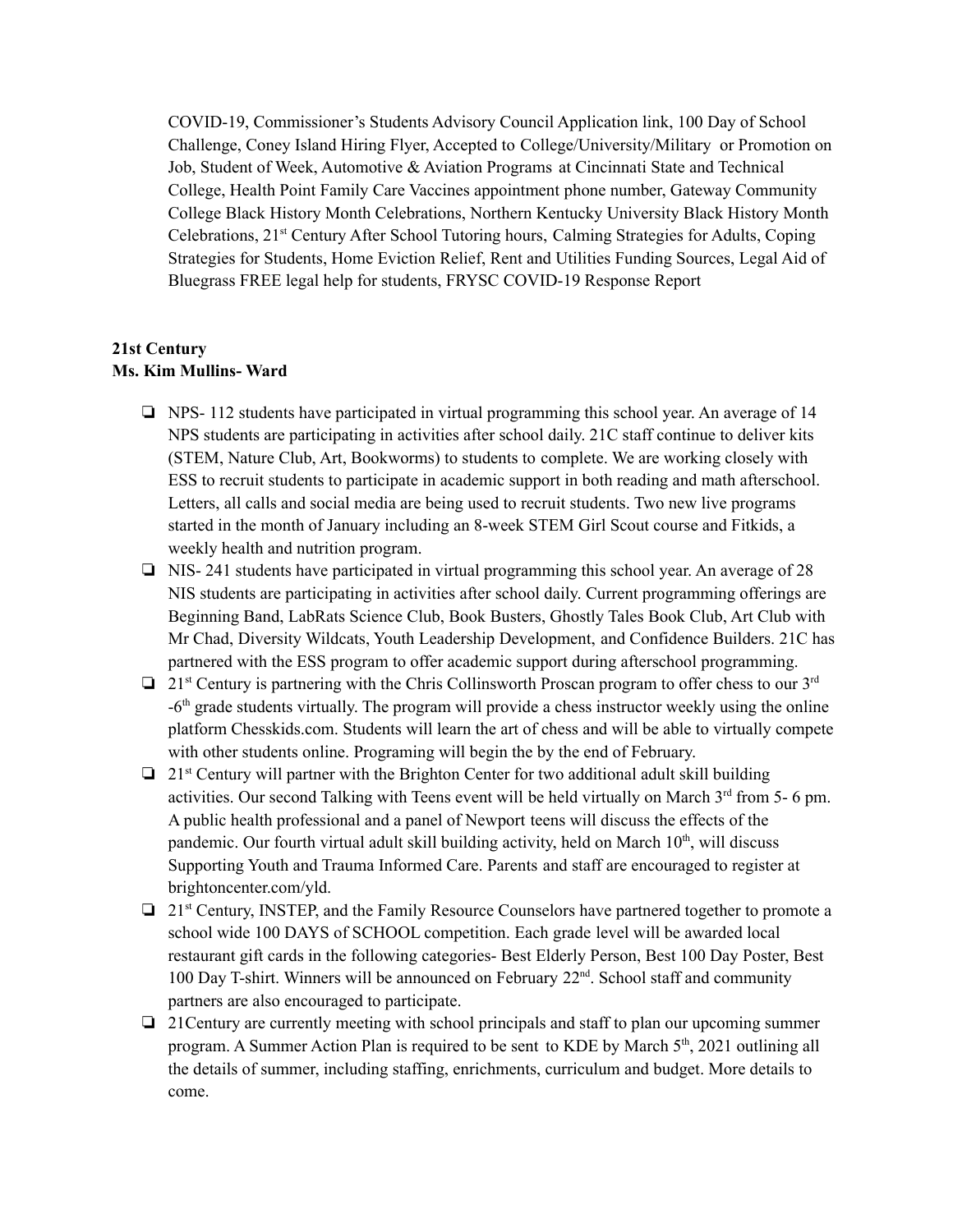#### **21st Century**

#### **Ms. Heather Anderson**

- ❏ To date, 168 individuals have participated in 21st Century activities since August at Newport High School.
- ❏ 21st Century staff continues to work with members of the boys basketball team on their academics. Additionally, a study table for the wrestling team is also going to be offered. All winter sports coaches were informed of this opportunity.
- ❏ Plans are being made to add a fitness club and resume knitting club when students return in person. History club and chess will be available virtually, in conjunction with other virtual programming currently being offered.
- ❏ Supplies for the art club are being made available for students to pick up at school or staff will make porch drops. Additionally, the art teacher (Chad Turner) has offered club members the opportunity to earn credit at his art store (Creative House of Art & Design) for earning outstanding grades during the quarter.
- ❏ Staff is continuing to check on students via email, text, phone and Google meet if they indicated that they are struggling, or simply need to talk to someone. Appropriate referrals are made if necessary.
- ❏ Collaborated with other student support staff in the planning and advertising of the 100th Day of School contest.
- ❏ Met with Carolyn Noe of NKU to discuss and prepare for the spring Teen Health Science Cafe sessions.

### **McKinney Vento**

### **Ms. Kristy McNally**

- ❏ **Current MV Students: 197 (14%)**
- ❏ **Home Visits ( total)**: 7 (attendance), 6 (deliver classroom materials), 1 (deliver technology), 1 (MV consult/deliver copies of BC), 1 (deliver space heater), 6 (deliver PSG materials), 1 (pickup donation), 1 (special education signature), 3 (food delivery), 2 (furniture delivery)
- ❏ **Cabinet for Health and Family Services:** contact regarding 10 students and current investigation
- ❏ **Attendance contacts/concerns** 26
- ❏ **Stock the Kitchen** open 1/14/21, 1/28/21, and 2/4/21 next 2/25/21
- ❏ **2 new student enrollment assistance**
- ❏ **2 MV students enrolled in NSOI Trailblazer Program**
- ❏ **6 MV NHS students participating in extra support program on Wednesdays**
- ❏ **Writing McKinney Vento Homeless Education grant** due March 5
	- ❏ Meetings with Title 1, Curriculum Dept, DPP, Attendance Clerks
	- ❏ Working with Vicky Dansberry weekly to review
- ❏ **Donations since last report**: 10 bags of clothing, 25 drawstring bags
- ❏ **Paying monthly rent for NHS senior living on own-** made possible by generous Ft. Thomas Family (Oct. 2020-June 2021)
- ❏ **Professional contacts and community collaboration since last report:** Contact with Scholar House regarding students and families, Cabinet for Health & Family Services investigation